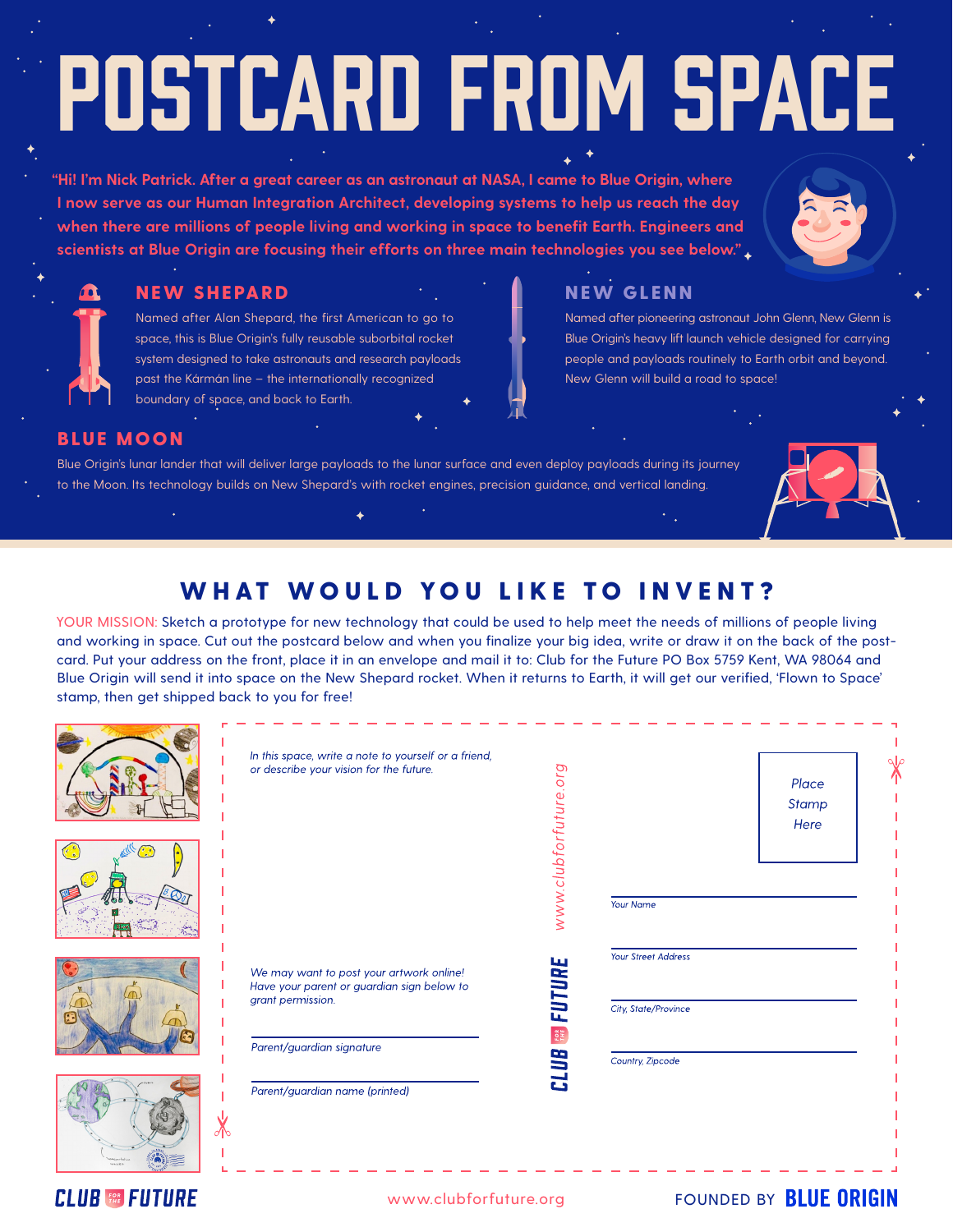# **CLUB FOR FUTURE**

# ENGINEERING FOR SPACE TEACHER LESSON PLAN - POSTCARD FROM SPACE

#### INTRODUCTION

Opportunities for innovation related to the space economy are increasing rapidly. A wide variety of new and exciting technologies are being developed related to space travel and exploration. It is an exciting reality that your students will have the chance to bring their own engineering ideas related to space to the forefront. In this lesson, students will take on the role of an engineer designing new technology that will help people living and working in space.

#### LEARNING OBJECTIVE

Sketch a prototype design for new technology that could be used to help meet the needs of people living and working in space.

#### STANDARDS

#### *NGSS*

MS-ETS1-1. - Define the criteria and constraints of a design problem with sufficient precision to ensure a successful solution, taking into account relevant scientific principles and potential impacts on people and the natural environment that may limit possible solutions.

#### *CCSS.ELA-Literacy.SL.6.5*

Presentation of Knowledge and Ideas:

Include multimedia components (e.g., graphics, images, music, sound) and visual displays in presentations to clarify information.

#### *ISTE*

4d - Students exhibit a tolerance for ambiguity, perseverance and the capacity to work with open-ended problems.

#### INSTRUCTIONS

- Brainstorm ideas for a prototype invention that will help people living and working in space.
- Choose the best idea and create a design sketch for your prototype.
- Use your design sketch to present your idea.
- Draw your favorite idea on your postcard.
- Send postcard to the Club for the Future where it will be sent into space on a New Shepard rocket.
- Tune in to watch the launch event and sign up for the Club to receive updates.

#### LESSON EXTENSION

- Research current technology that is being used to help accomplish the goal of humans living and working in space.
- Research different types of space engineering jobs.

#### REFLECTION

- Ask students to share their ideas for a prototype invention that will help people living and working in space.
- Ask students to partner up with other students that have design ideas that related to their own. Have them discuss and share how they could work together.



FOUNDED BY **BLUE ORIGIN**